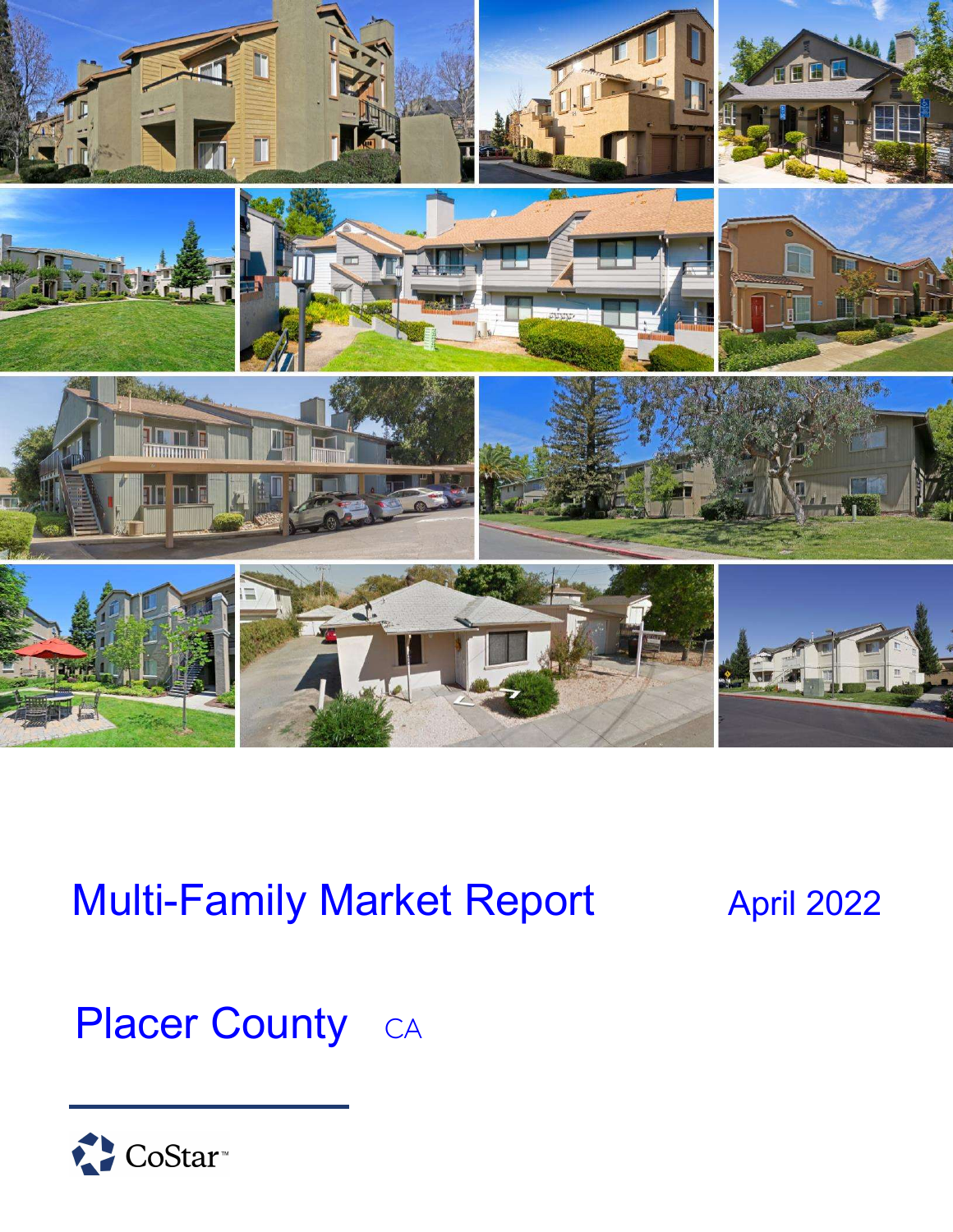INVENTORY UNITS 21,948 +2.7%

Prior Period 21,374

UNDER CONSTRUCTION UNITS 281 -63.9% Prior Period 777



12 MO ABSORPTION UNITS

VACANCY RATE 4.7% +2.2% Prior Period 2.5%

MARKET RENT/UNIT \$1,943 +7.9% Prior Period \$1,802





Prior Period 4.4%

### **Key Metrics**

| <b>Availability</b>        |                     | <b>Inventory</b>                |                  |
|----------------------------|---------------------|---------------------------------|------------------|
| <b>Vacant Units</b>        | $1,026$ $\triangle$ | <b>Existing Buildings</b>       | 381 4            |
| Asking Rent/SF             | $$2.17$ $\AA$       | Average Units Per Bldg          | 58 4             |
| <b>Concession Rate</b>     | $0.7\%$ $\uparrow$  | 12 Mo Demolished Units          | $\circ$          |
| Studio Asking Rent         | $$2,416$ $\uparrow$ | 12 Mo Occupancy % at Delivery   | $28.6\%$ $\star$ |
| 1 Bedroom Asking Rent/Unit | $$1,763$ $\uparrow$ | 12 Mo Construction Starts Units | $77 \;$ $\star$  |
| 2 Bedroom Asking Rent/Unit | $$1,991$ $\uparrow$ | 12 Mo Delivered Units           | 573 $\triangle$  |
| 3 Bedroom Asking Rent/Unit | $$2,118$ $\sqrt{ }$ | 12 Mo Avg Delivered Units       | 118 4            |

| <b>Sales Past Year</b>            |                       | <b>Demand</b>                   |                 |
|-----------------------------------|-----------------------|---------------------------------|-----------------|
| Asking Price Per Unit             | \$213,856 $\triangle$ | 12 Mo Absorp % of Inventory     | $0.4\%$ $\star$ |
| Sale to Asking Price Differential | $-5.8\%$ $\triangle$  | Median Household Income         | 107K            |
| Sales Volume                      | \$358M 4              | Population Growth 5 Yrs   20-29 | 9.6%            |
| <b>Properties Sold</b>            | 33 <sup>4</sup>       | Population Growth 5 Yrs   30-39 | $-4.5%$         |
| Months to Sale                    | $4.4 \; \star$        | Population Growth 5 Yrs   40-54 | 7.6%            |
| For Sale Listings                 | $2\sqrt{ }$           | Population Growth 5 Yrs   55+   | 10.9%           |
| <b>Total For Sale Units</b>       | $2\sqrt{ }$           | Population Growth 5 Yrs         | 5.9%            |



Page 1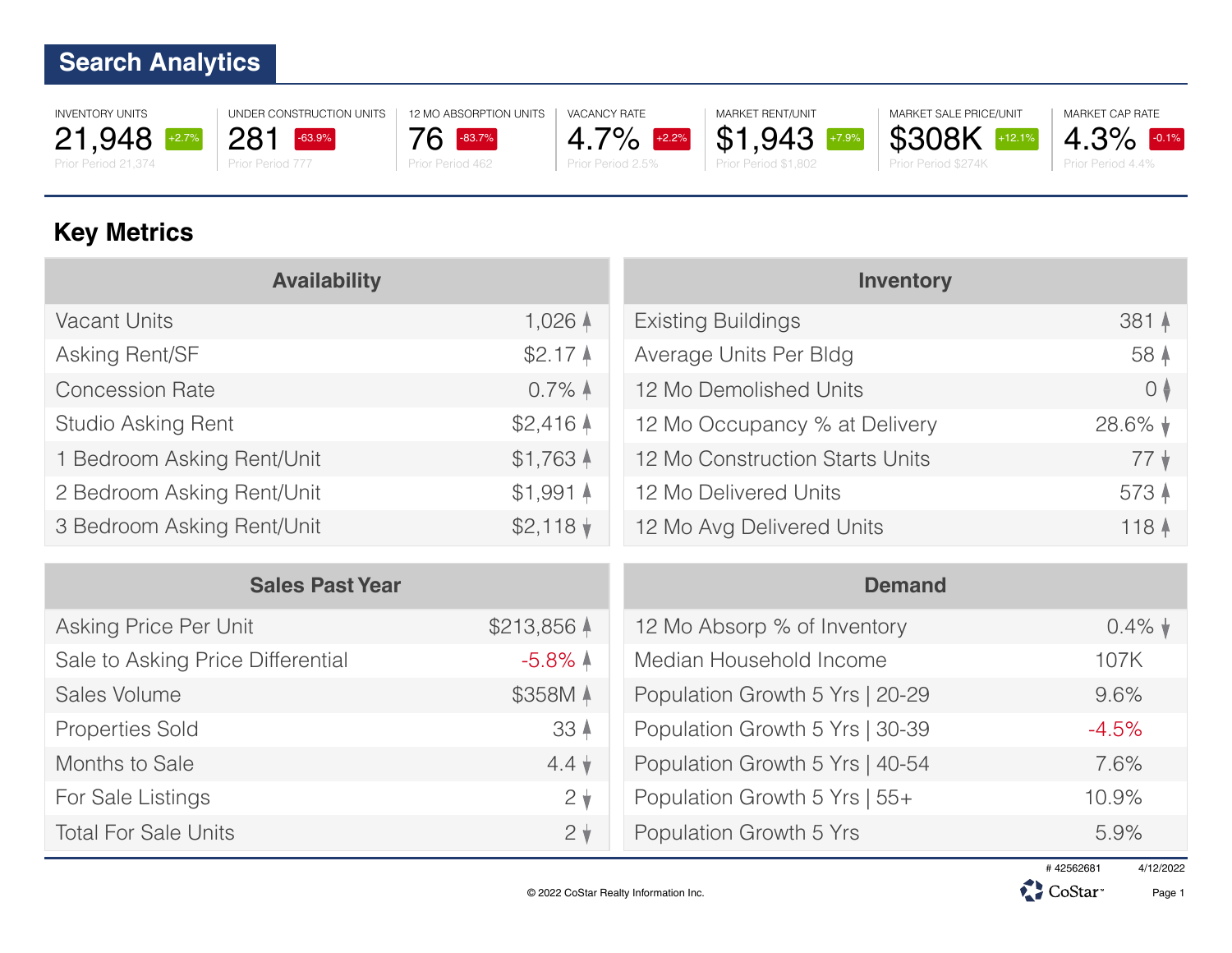#### **Key Performance Indicators**



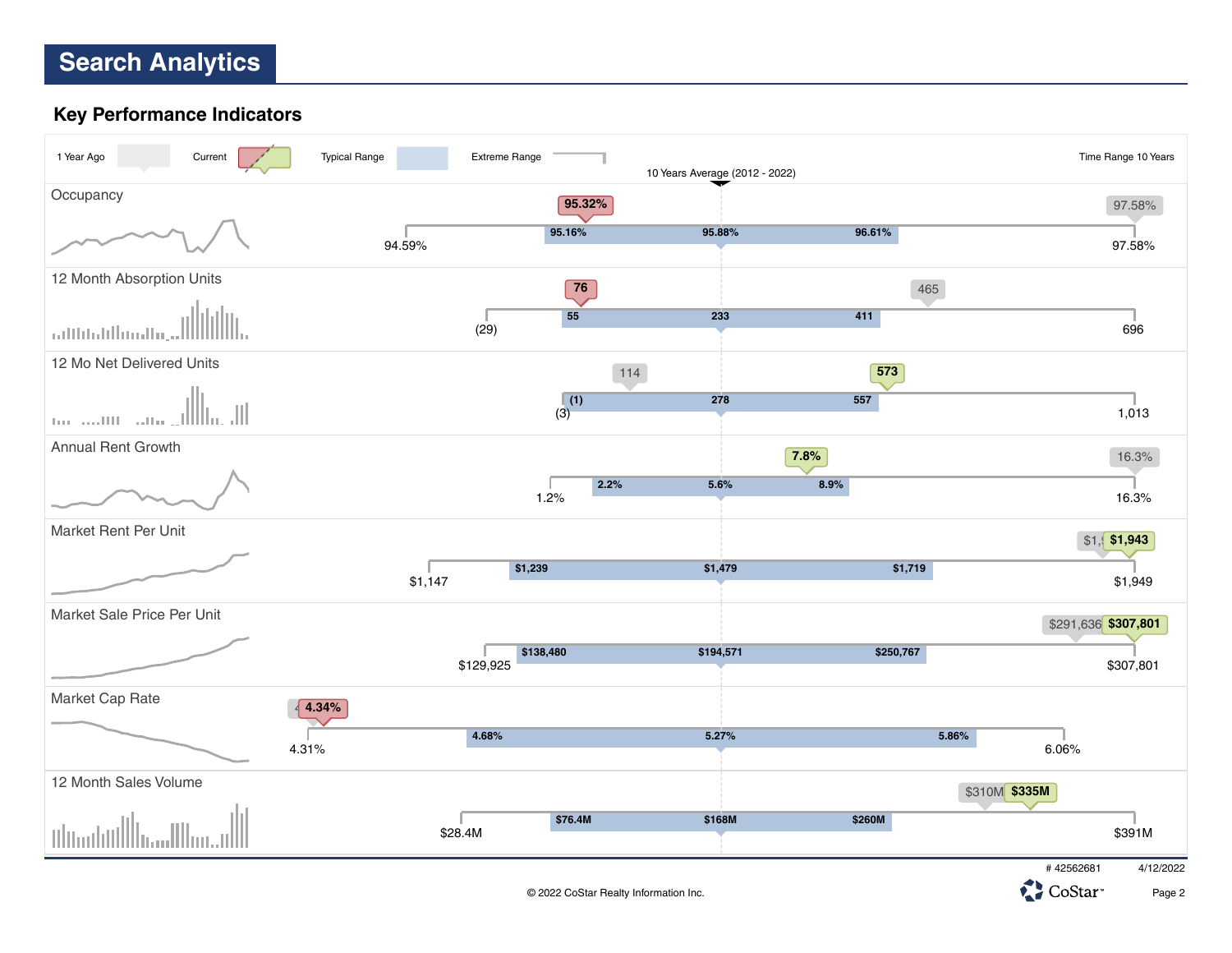



Page 3

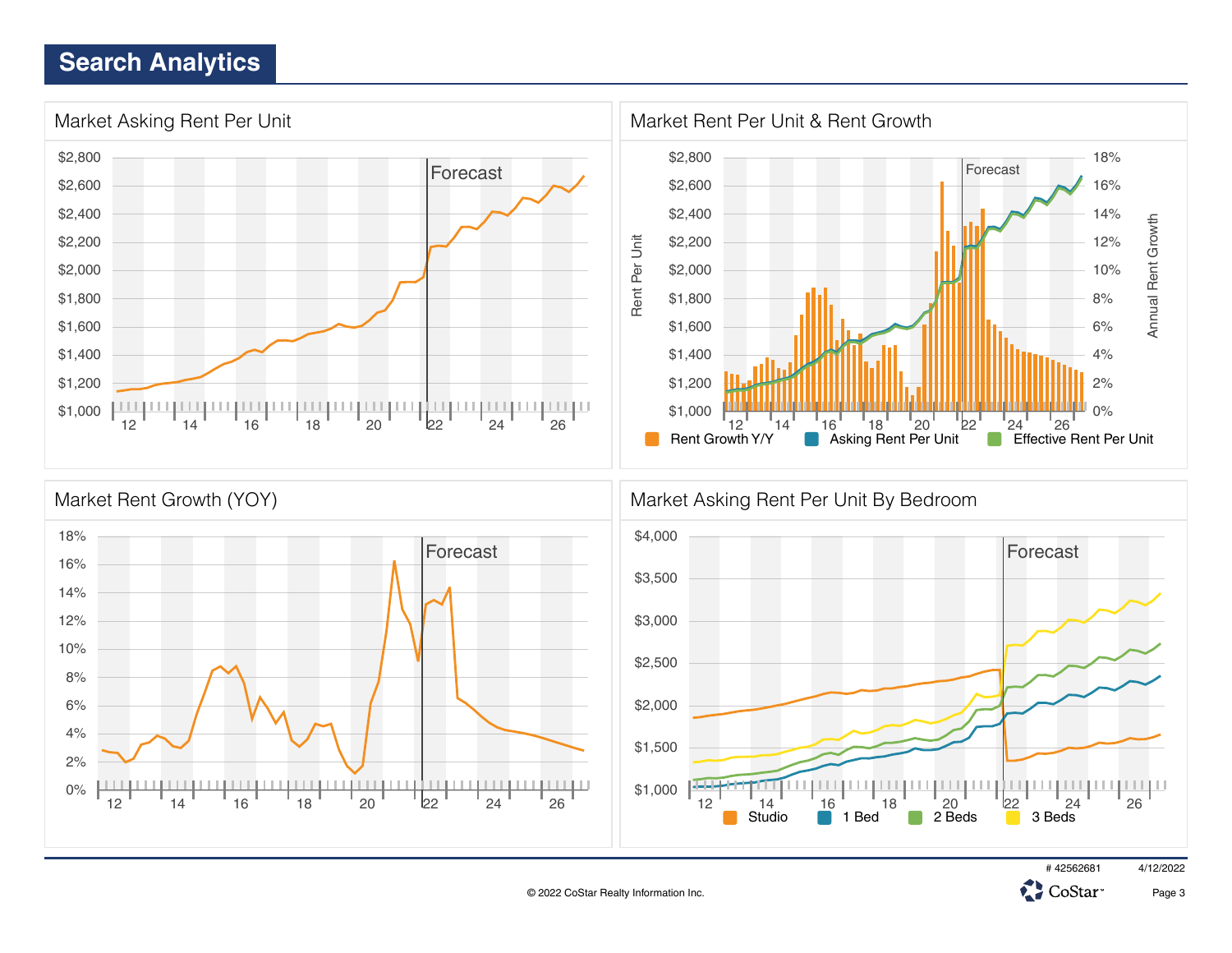





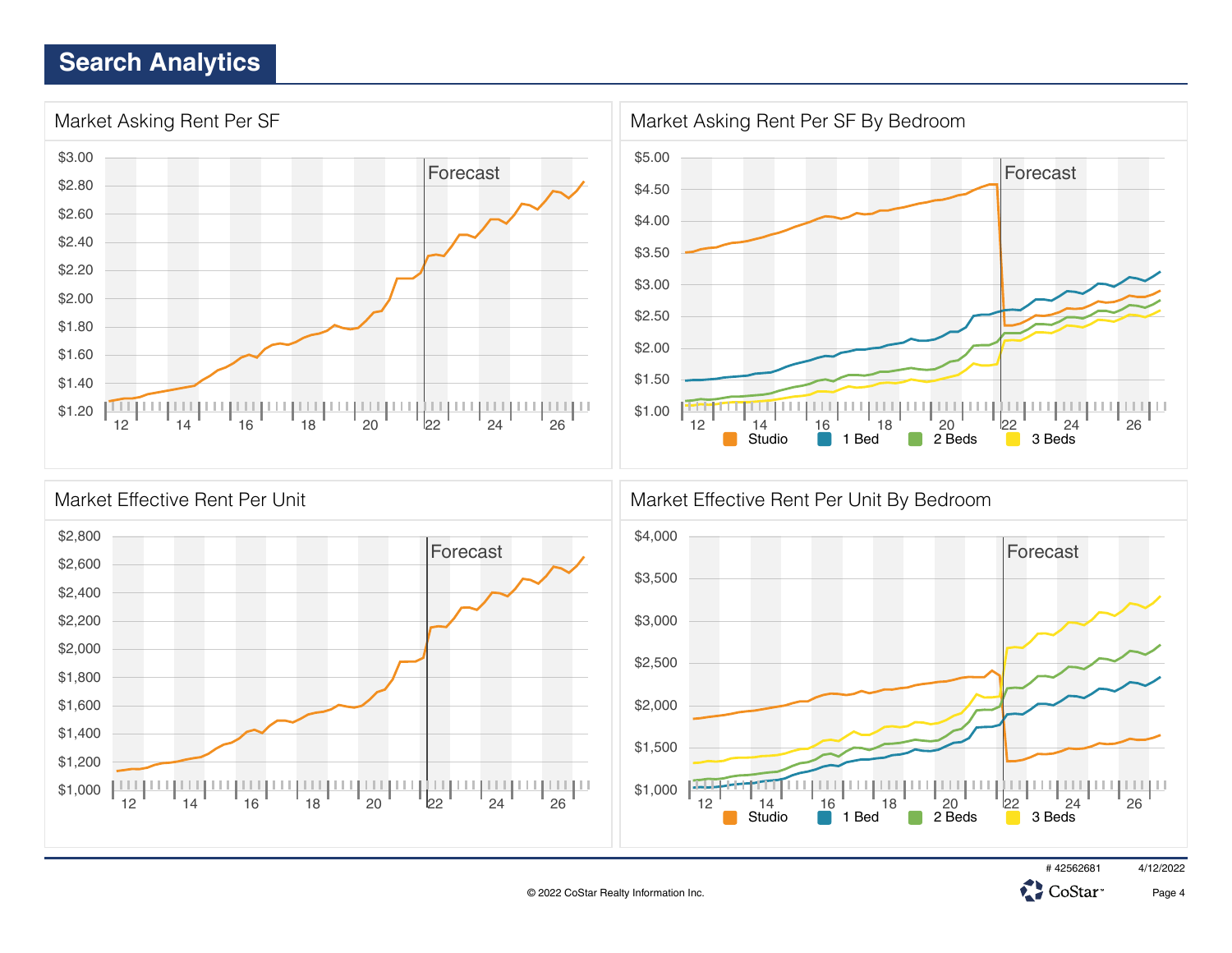



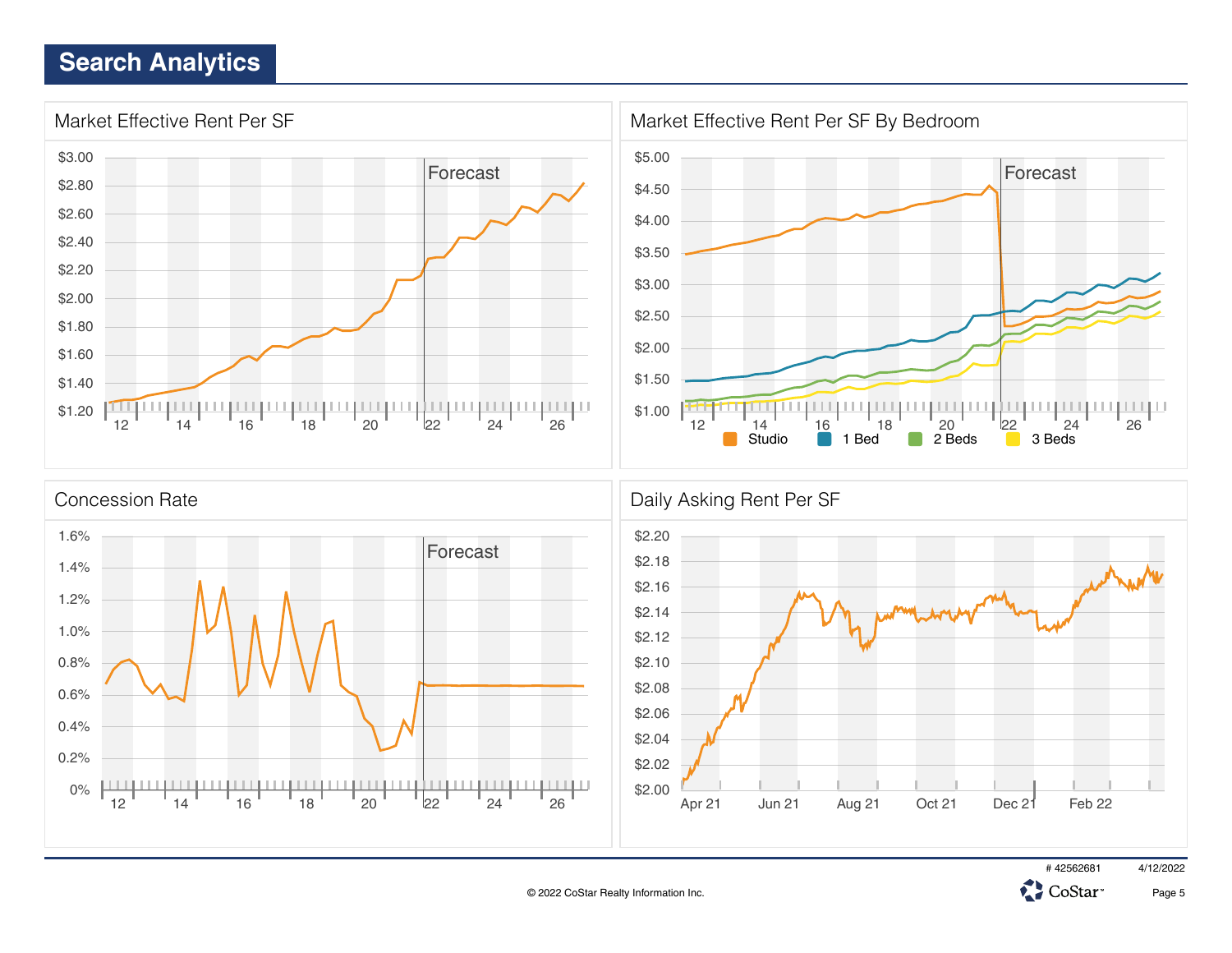

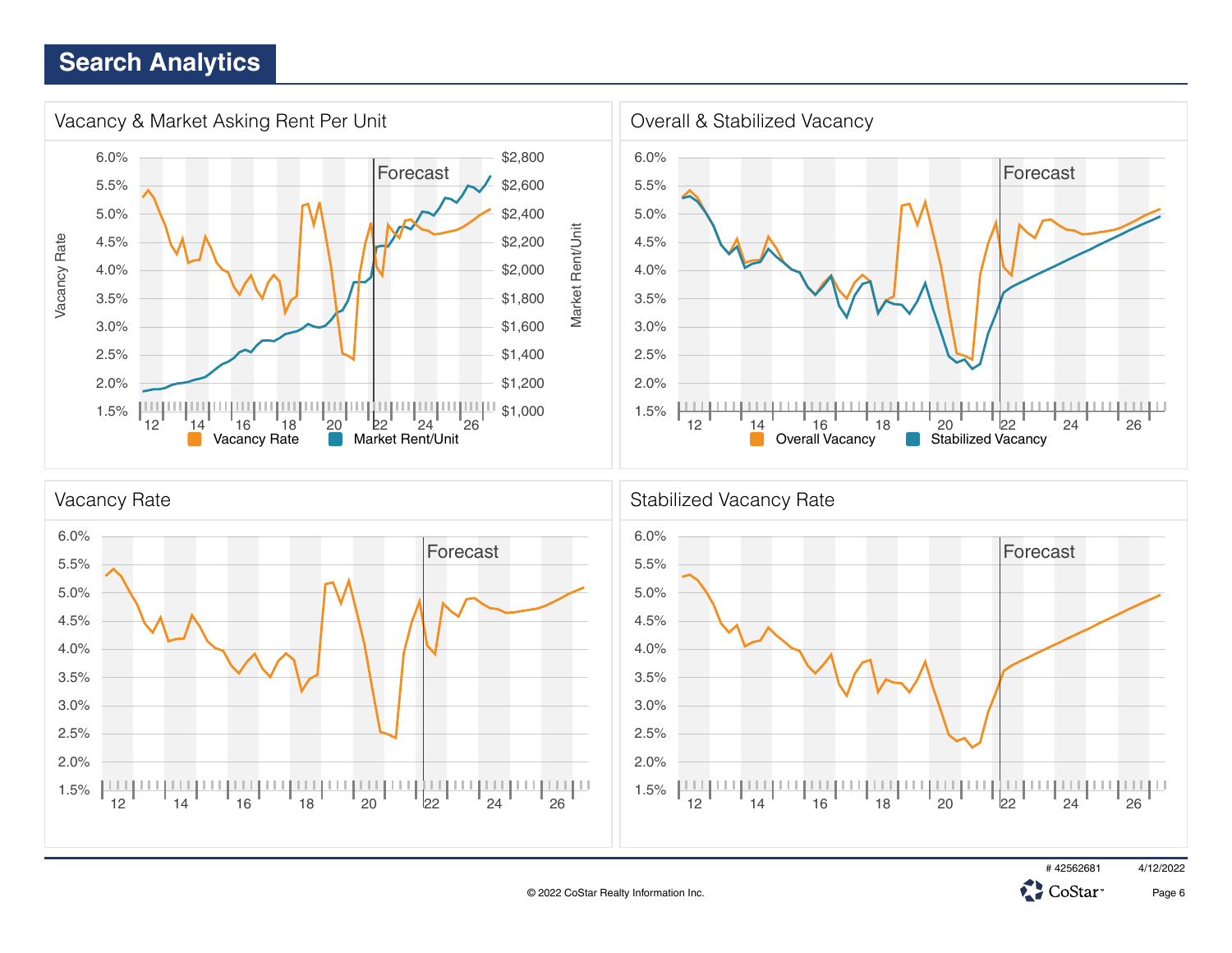

© 2022 CoStar Realty Information Inc.



**CH** 

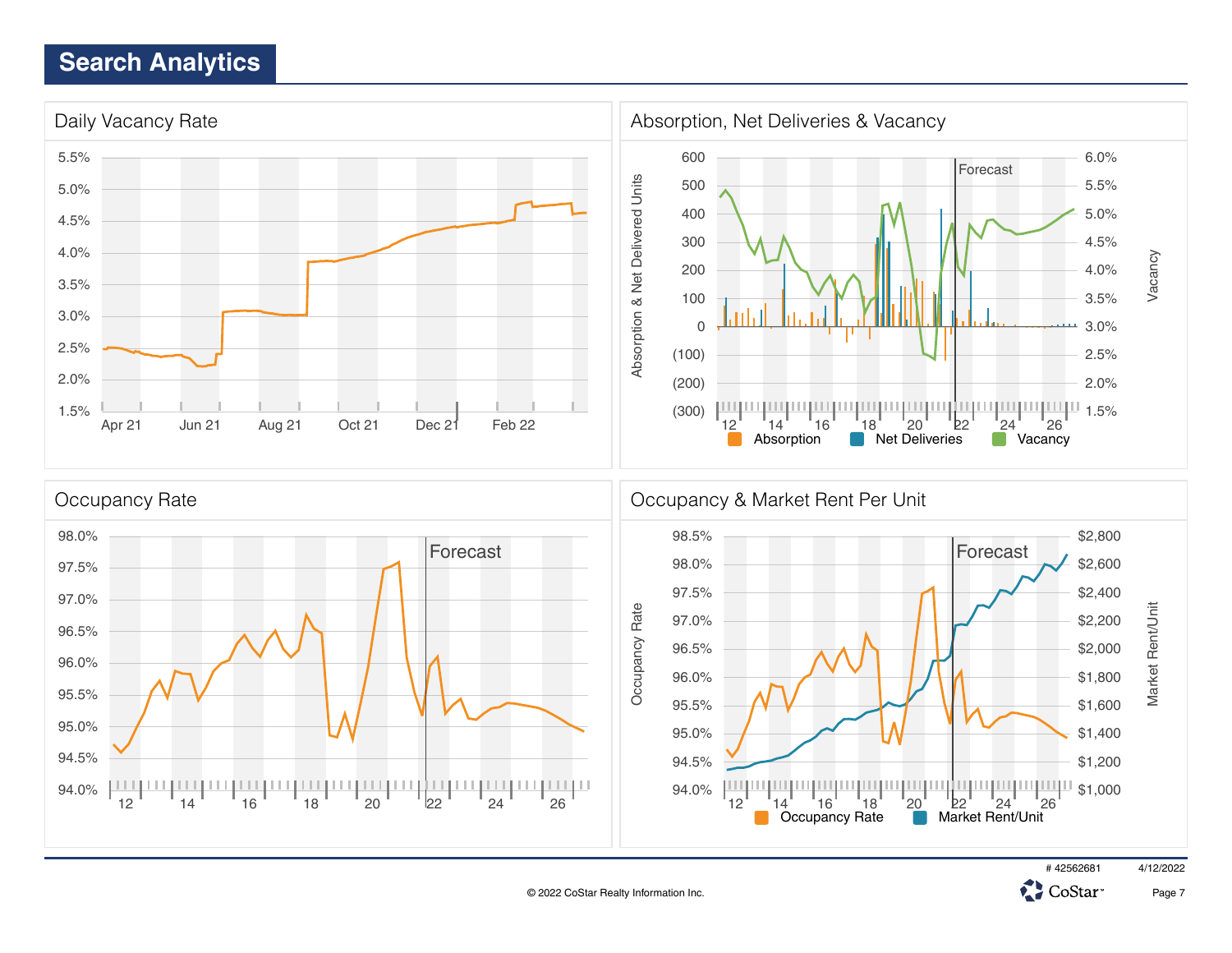

CoStar<sup>®</sup>

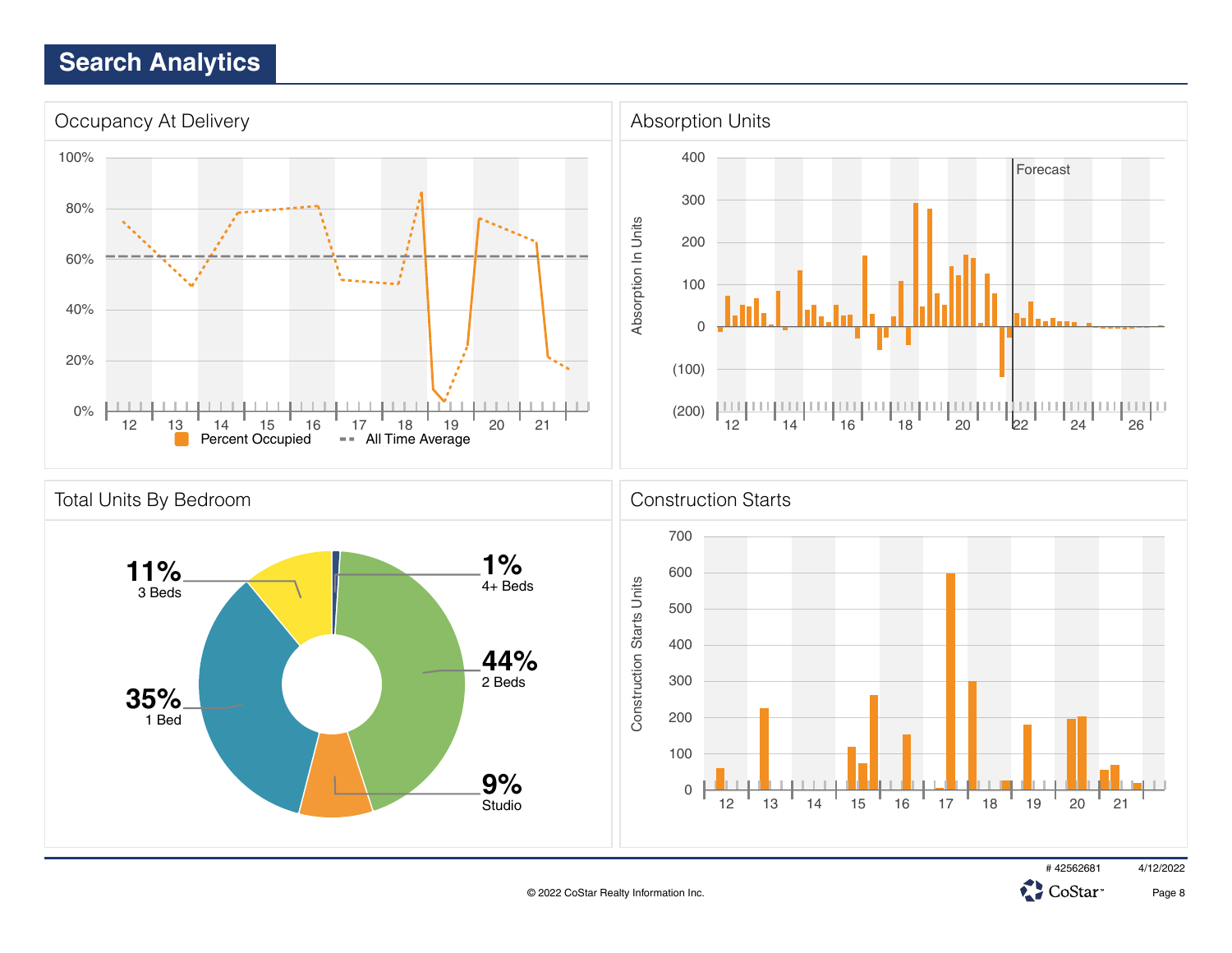

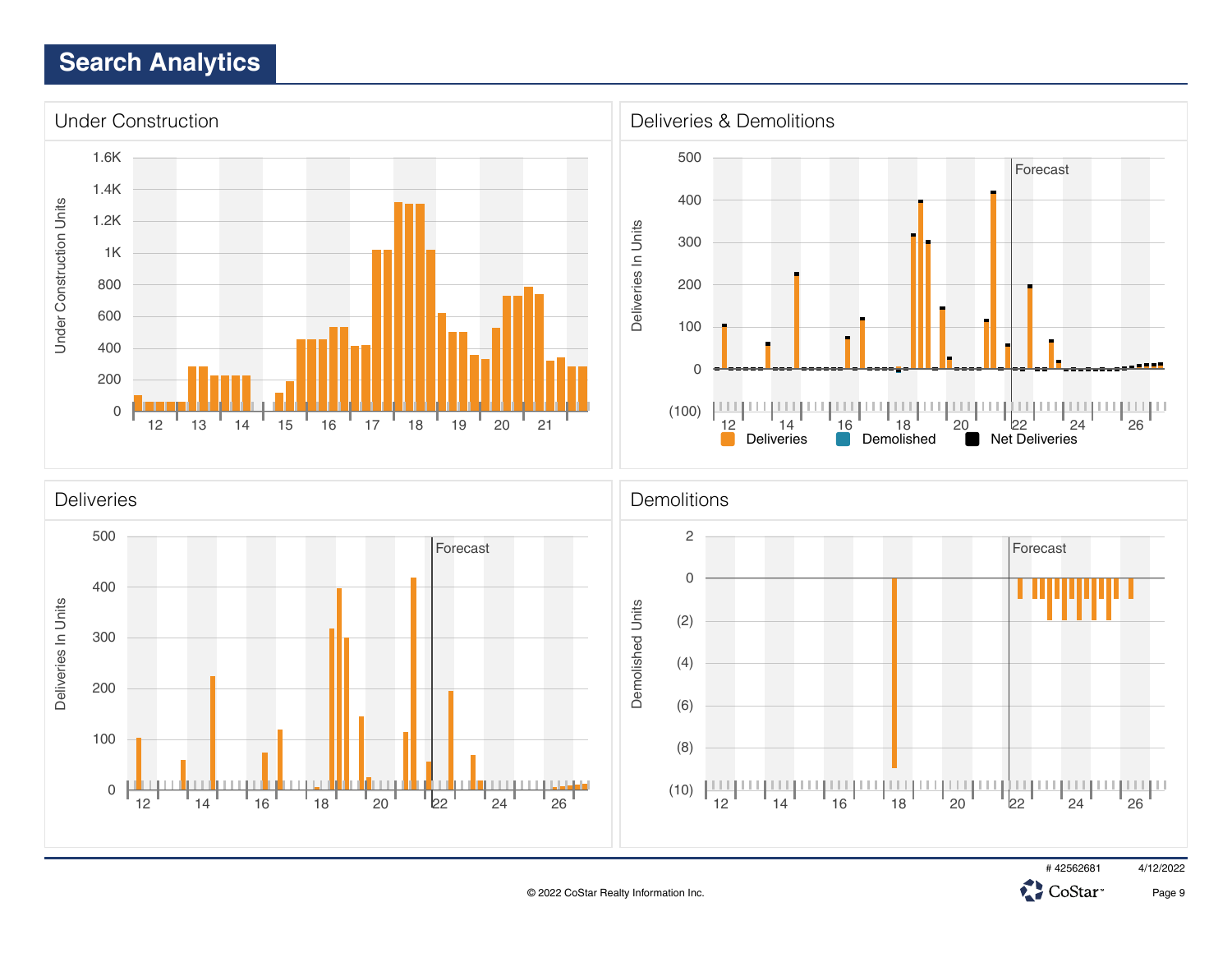



**CH** CoStar<sup>®</sup>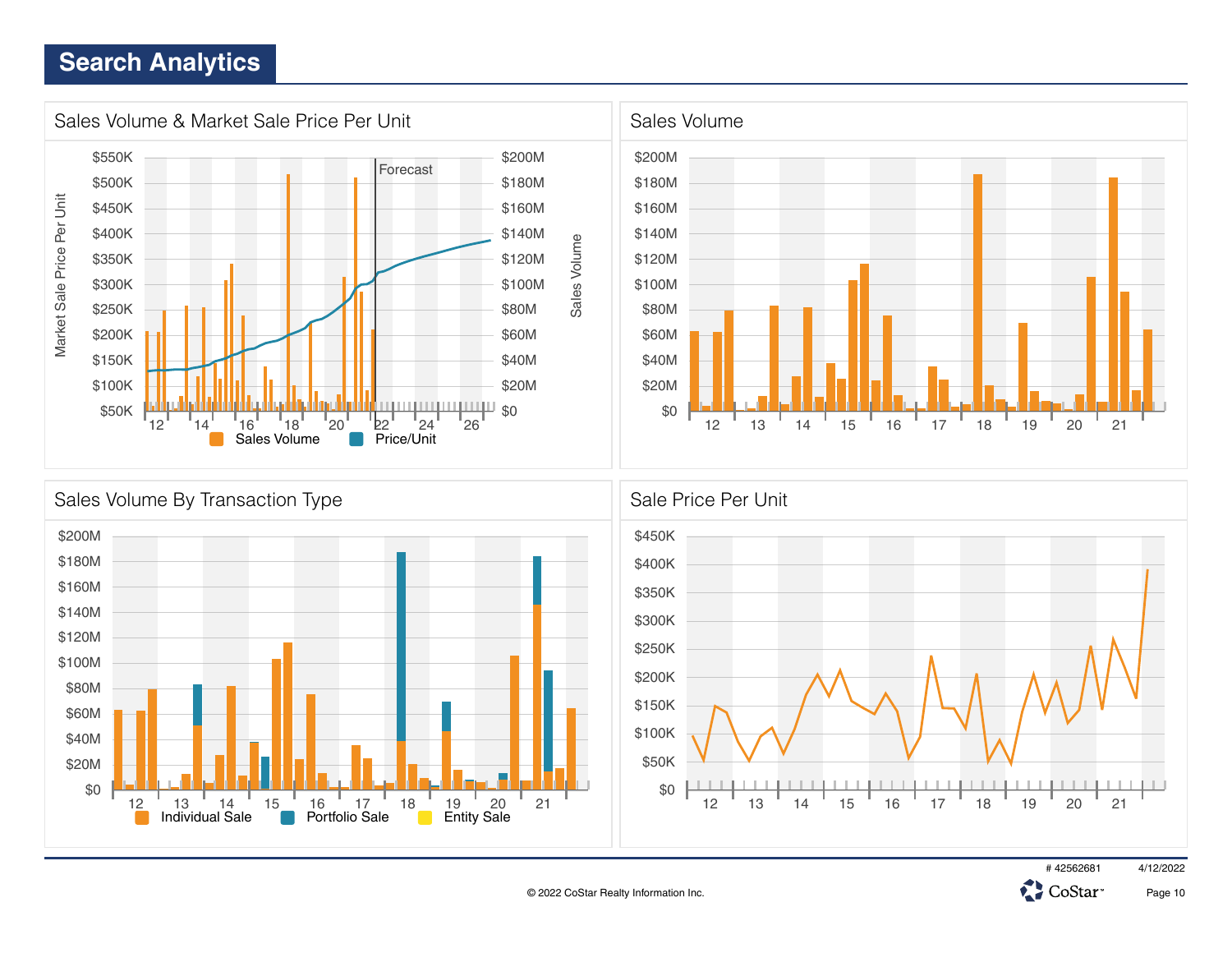



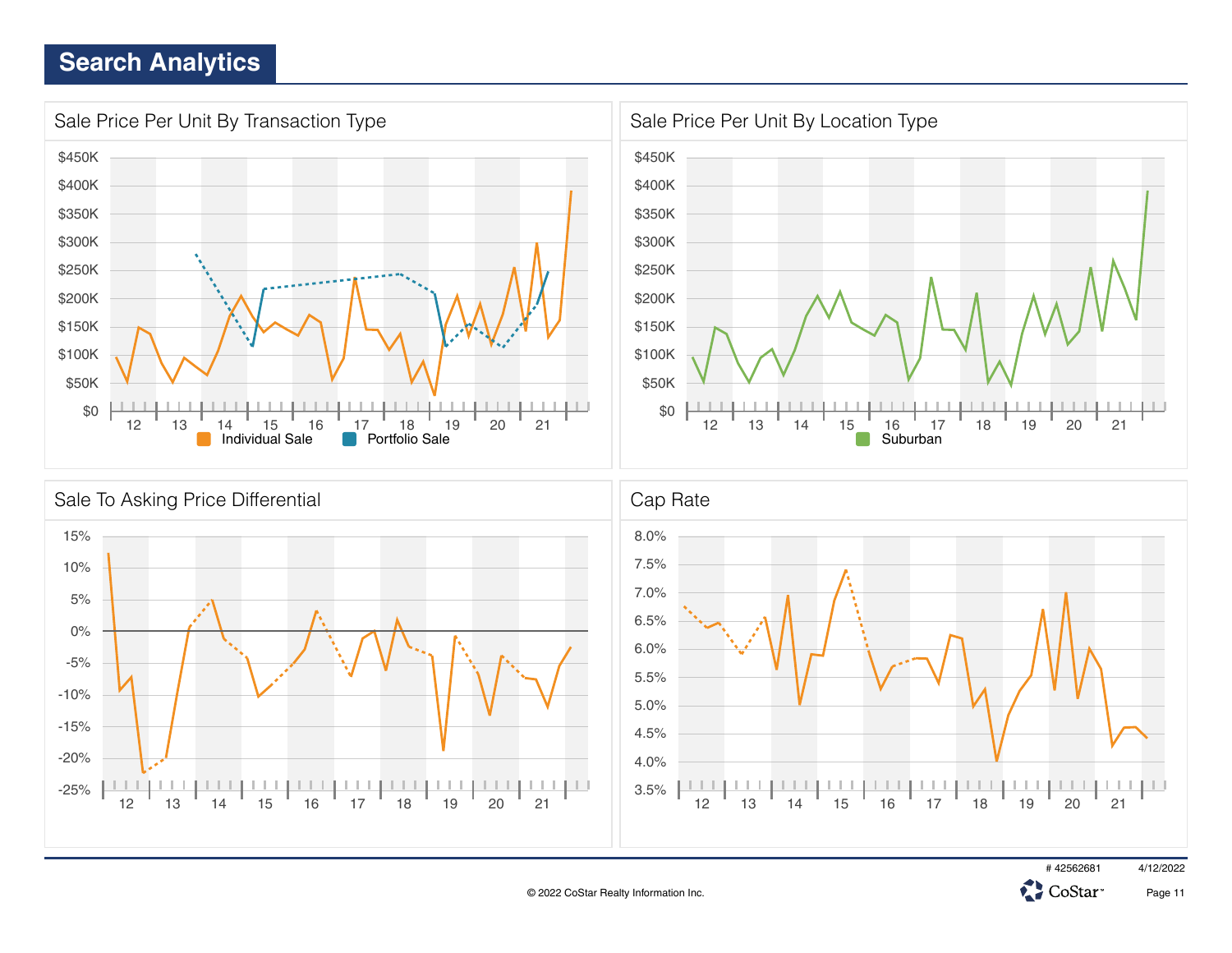



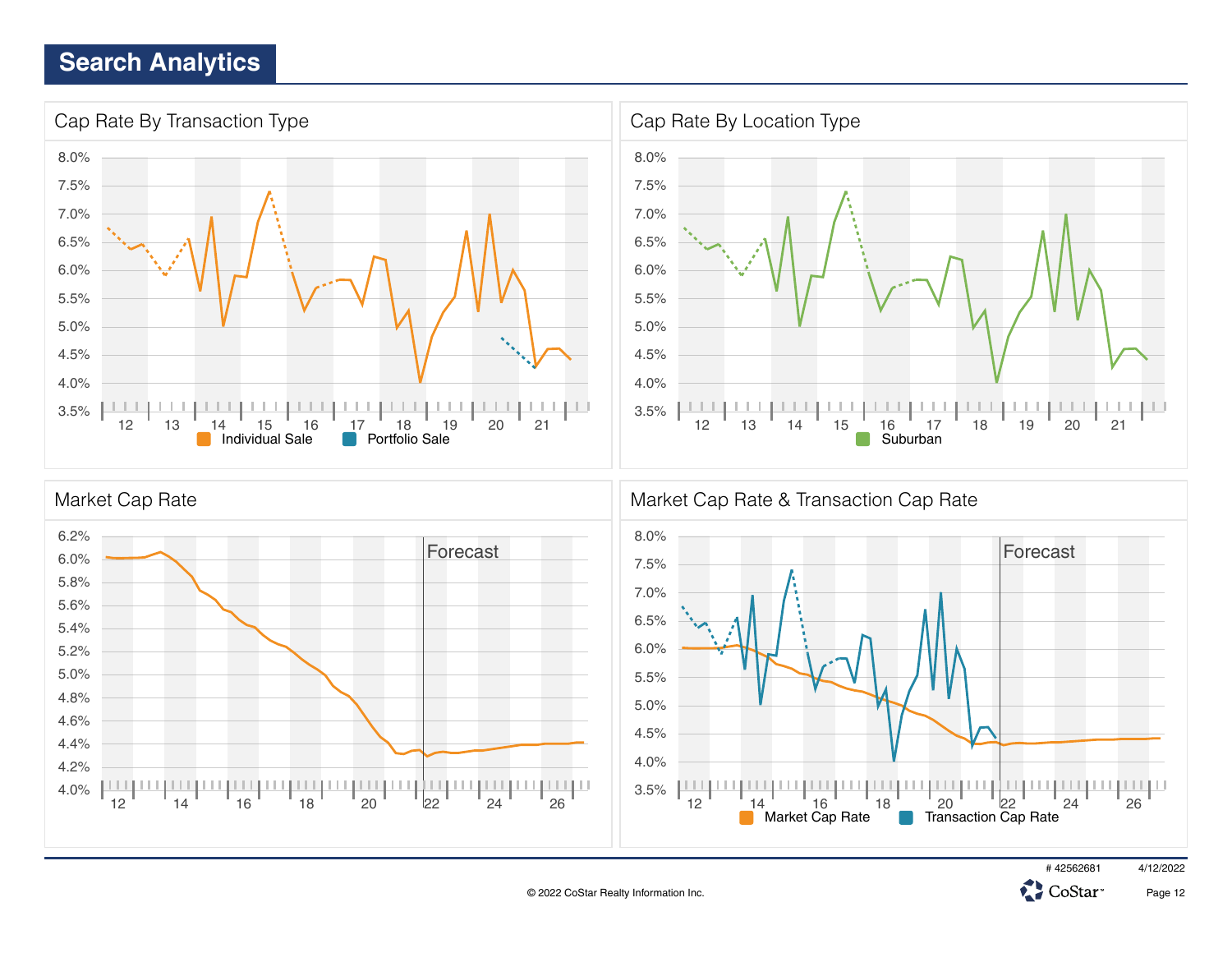





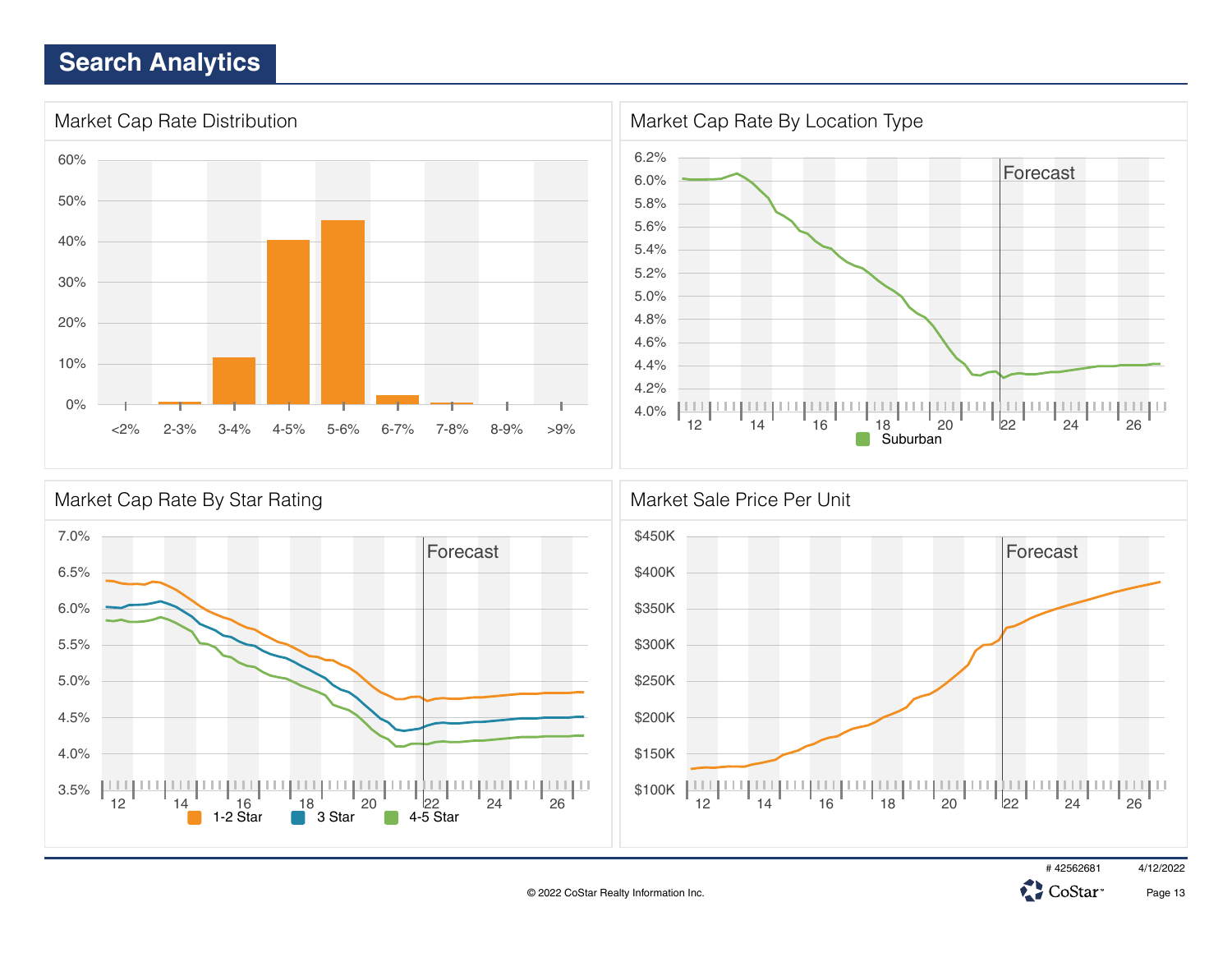





# 42562681 4/12/2022

CoStar<sup>®</sup>



© 2022 CoStar Realty Information Inc.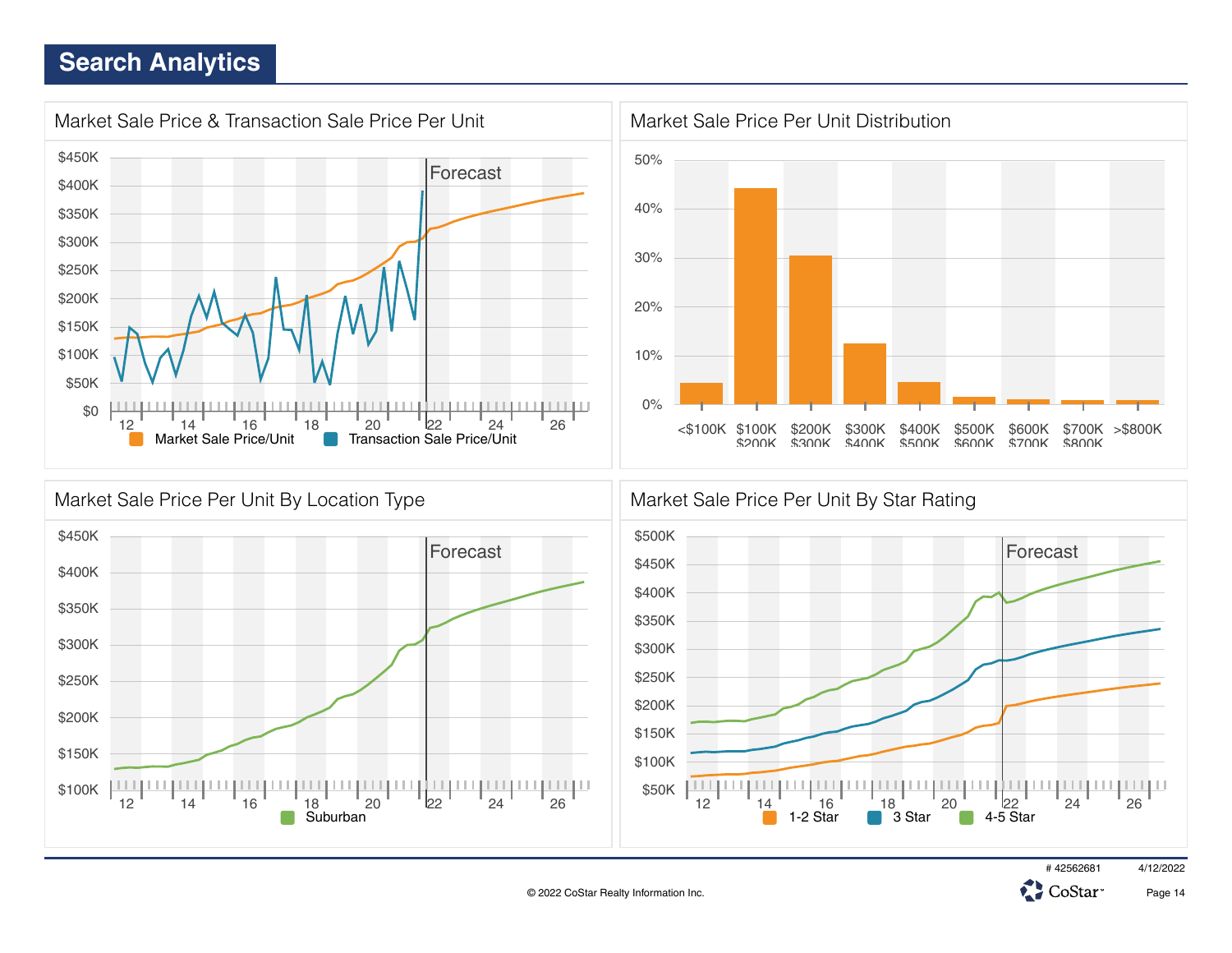



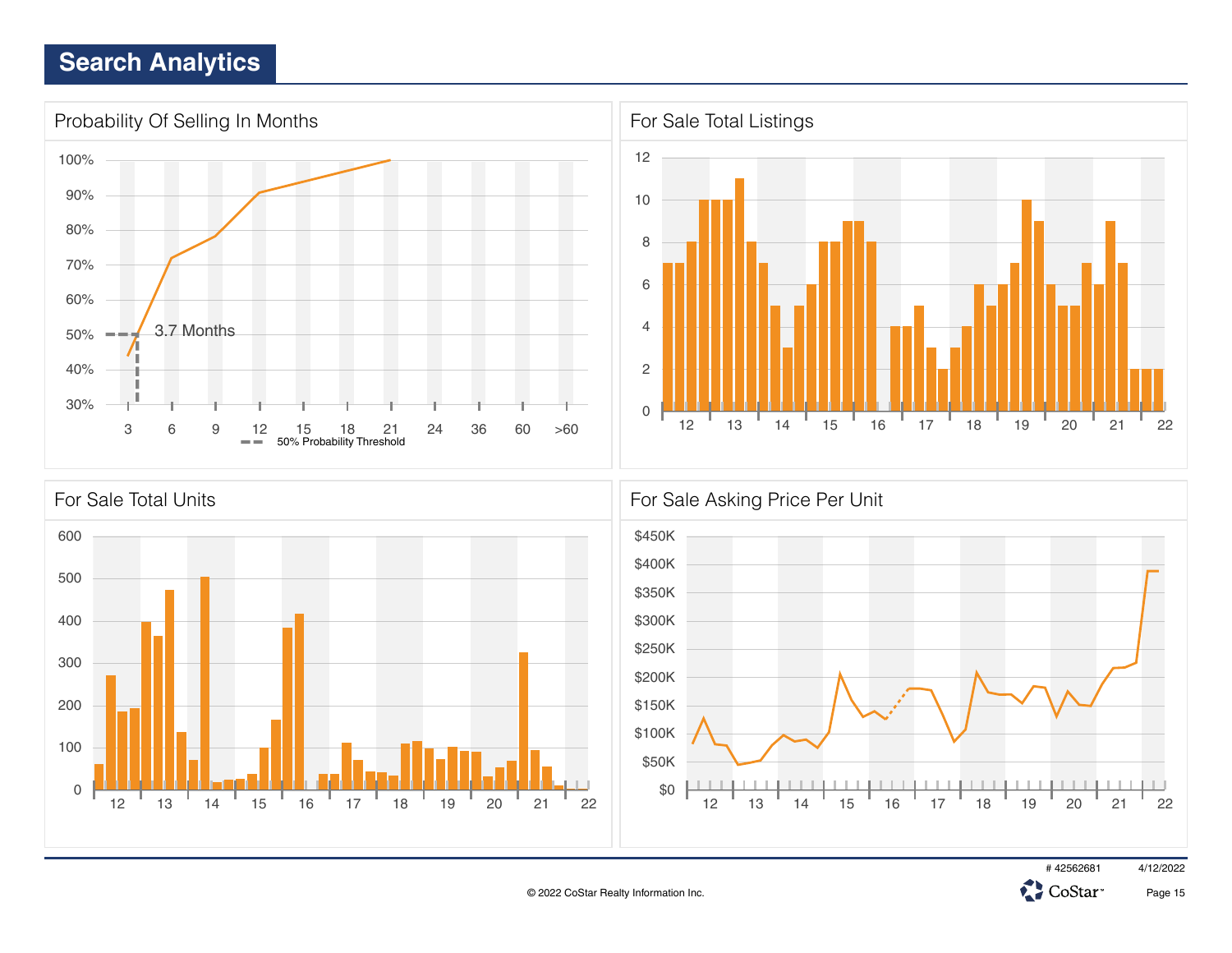



CoStar<sup>®</sup>

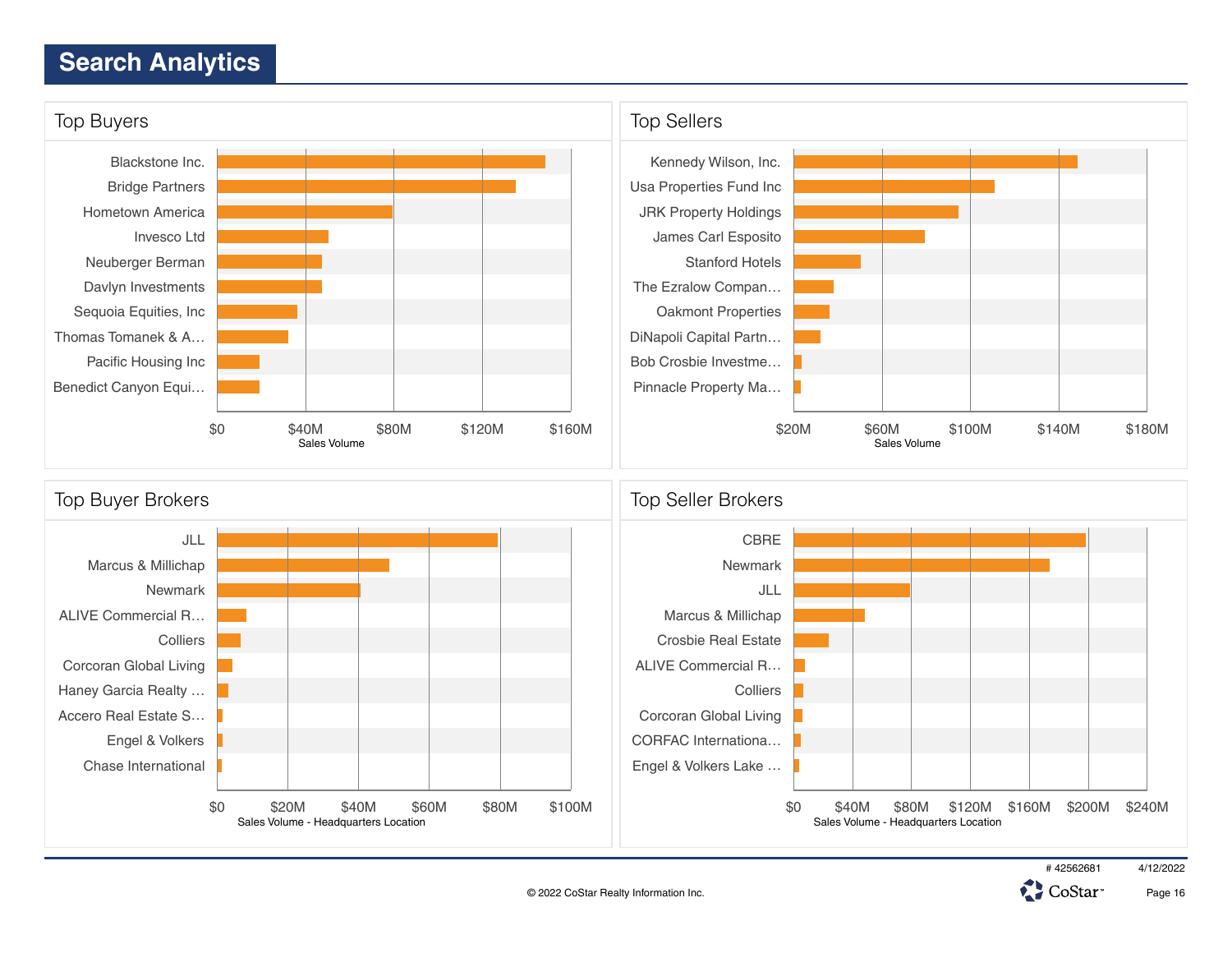

CoStar<sup>®</sup>

Page 17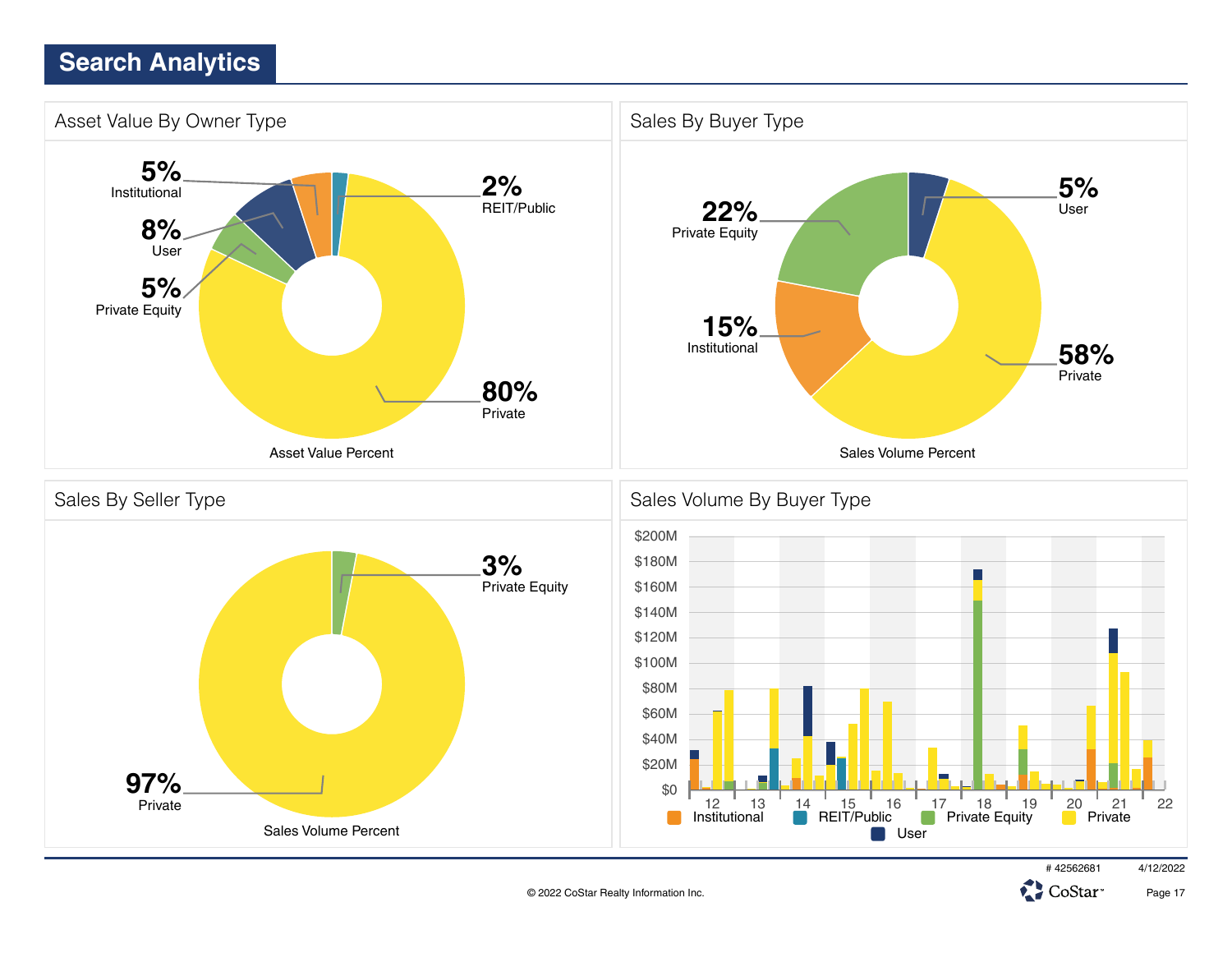

© 2022 CoStar Realty Information Inc.

Page 18

CoStar<sup>®</sup>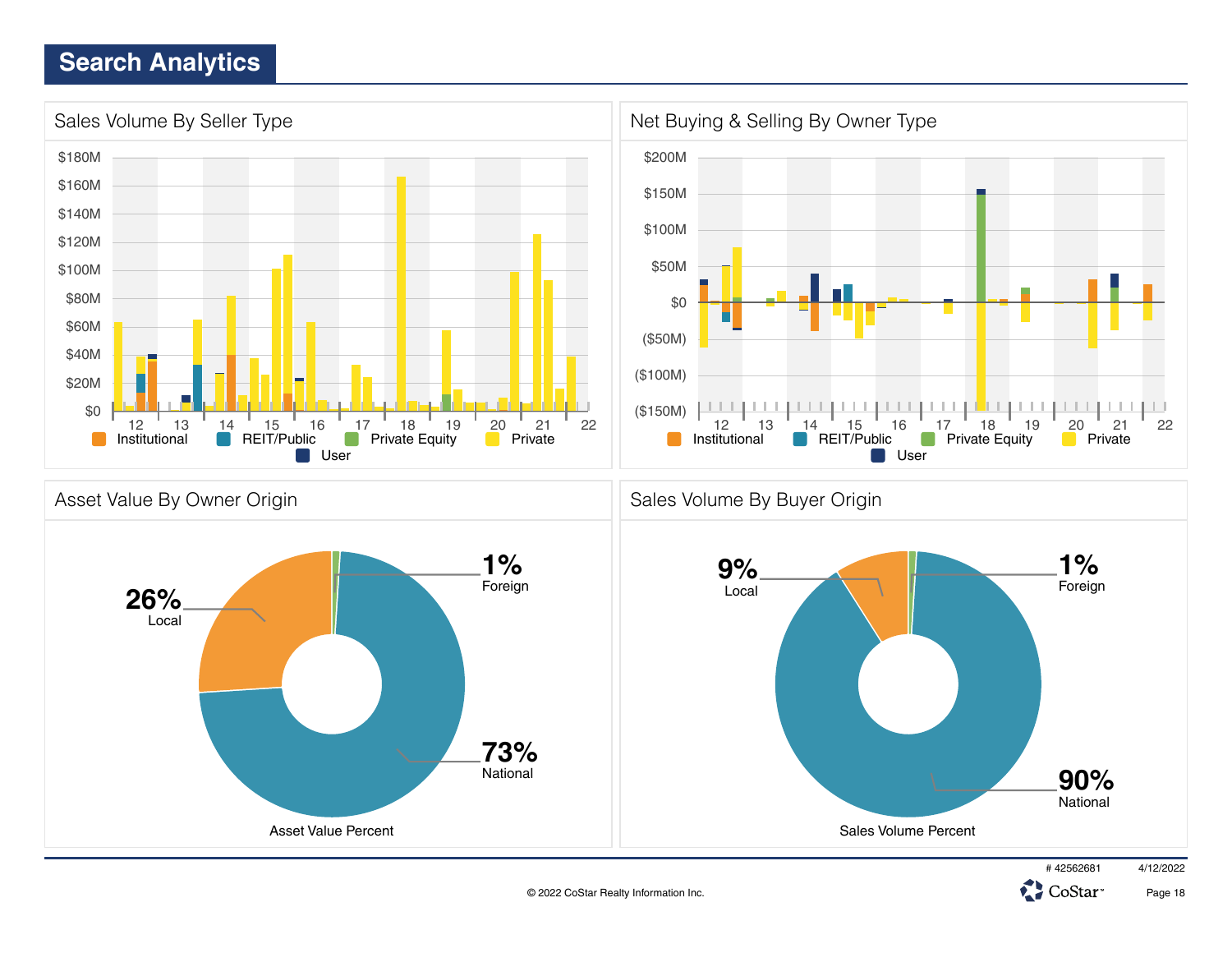





Page 19

# 42562681 4/12/2022